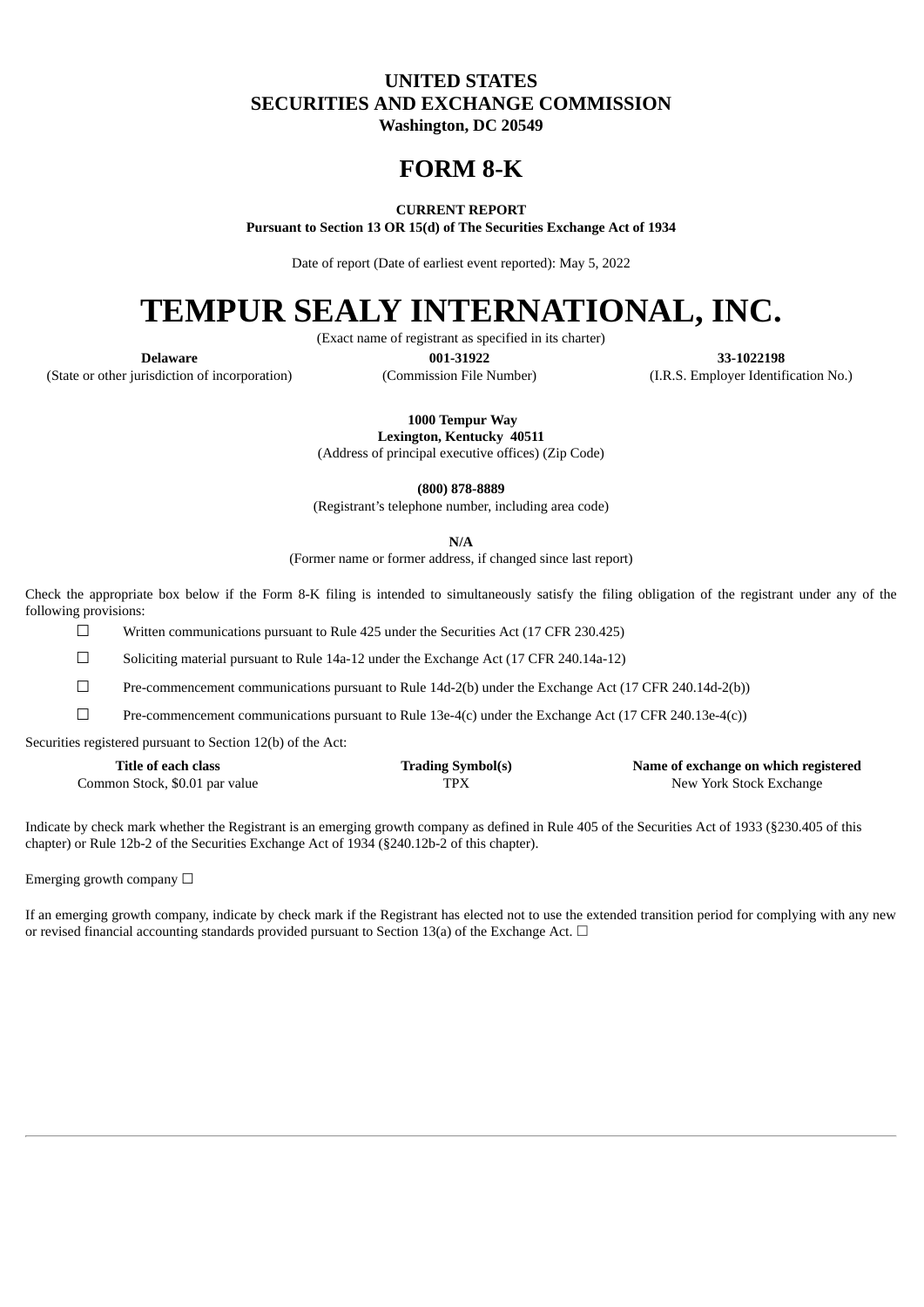#### **Item 5.07. Submission of Matters to a Vote of Security Holders**

- (a) The Company's Annual Meeting of Stockholders was held on May 5, 2022.
- (b) Of the 179,001,309 shares of the Company's common stock outstanding as of the record date, 164,763,297 shares were represented at the Annual Meeting.
- (c) The name of each director elected at the meeting and a brief description of each other matter voted upon at the meeting is set forth below.

The stockholders (1) elected all of the Company's nominees for director; (2) ratified the appointment of Ernst and Young LLP as the Company's independent auditor for the year ending December 31, 2022; (3) approved, on an advisory basis, the Compensation of the Company's Named Executive Officers; and (4) approved the Company's Amended and Restated 2013 Equity Incentive Plan. The tabulation of votes for each proposal is as follows:

#### **(1) Election of Directors**

|                                  | For         | <b>Against</b> | <b>Abstain</b> | <b>Broker Non-Votes</b> |
|----------------------------------|-------------|----------------|----------------|-------------------------|
| <b>EVELYN S. DILSAVER</b>        | 152,433,915 | 3,996,563      | 92,450         | 8,240,369               |
| SIMON JOHN DYER                  | 155,394,972 | 1,018,819      | 109,137        | 8,240,369               |
| <b>CATHY R. GATES</b>            | 156,250,880 | 180,821        | 91.227         | 8,240,369               |
| JOHN A. HEIL                     | 153,157,601 | 3,270,162      | 95,165         | 8,240,369               |
| <b>MEREDITH SIEGFRIED MADDEN</b> | 156,309,992 | 101,707        | 111,229        | 8,240,369               |
| <b>RICHARD W. NEU</b>            | 154,679,153 | 1,749,100      | 94,675         | 8,240,369               |
| <b>SCOTT L. THOMPSON</b>         | 150,459,166 | 5,825,212      | 238,550        | 8,240,369               |

## **(2) Ratification of Independent Auditors**

| For         | Against | Abstain | <b>Broker Non-Votes</b> |
|-------------|---------|---------|-------------------------|
| 163,258,762 | 446 171 | 58,364  | N/A                     |

#### (3) Advisory Vote to Approve the Compensation of Named Executive Officers as described in the Company's 2022 Proxy Statement

| <b>Against</b><br>For |           | Abstain | <b>Broker Non-Votes</b> |  |
|-----------------------|-----------|---------|-------------------------|--|
| 151,082,210           | 5,326,715 | 114.003 | 8,240,369               |  |

## **(4) Approval of the Company's Amended and Restated 2013 Equity Incentive Plan**

|                                 |                                                                              | For         | <b>Against</b> | <b>Abstain</b> | <b>Broker Non-Votes</b> |
|---------------------------------|------------------------------------------------------------------------------|-------------|----------------|----------------|-------------------------|
|                                 |                                                                              | 150,175,298 | 6,242,962      | 104,668        | 8,240,369               |
| (d) Exhibits.                   | <b>Item 9.01. Financial Statements and Exhibits.</b>                         |             |                |                |                         |
| <b>Exhibit</b><br><b>Number</b> | <b>Description</b>                                                           |             |                |                |                         |
| 104                             | Cover page interactive data file (embedded within the Inline XBRL document). |             |                |                |                         |
|                                 |                                                                              |             |                |                |                         |